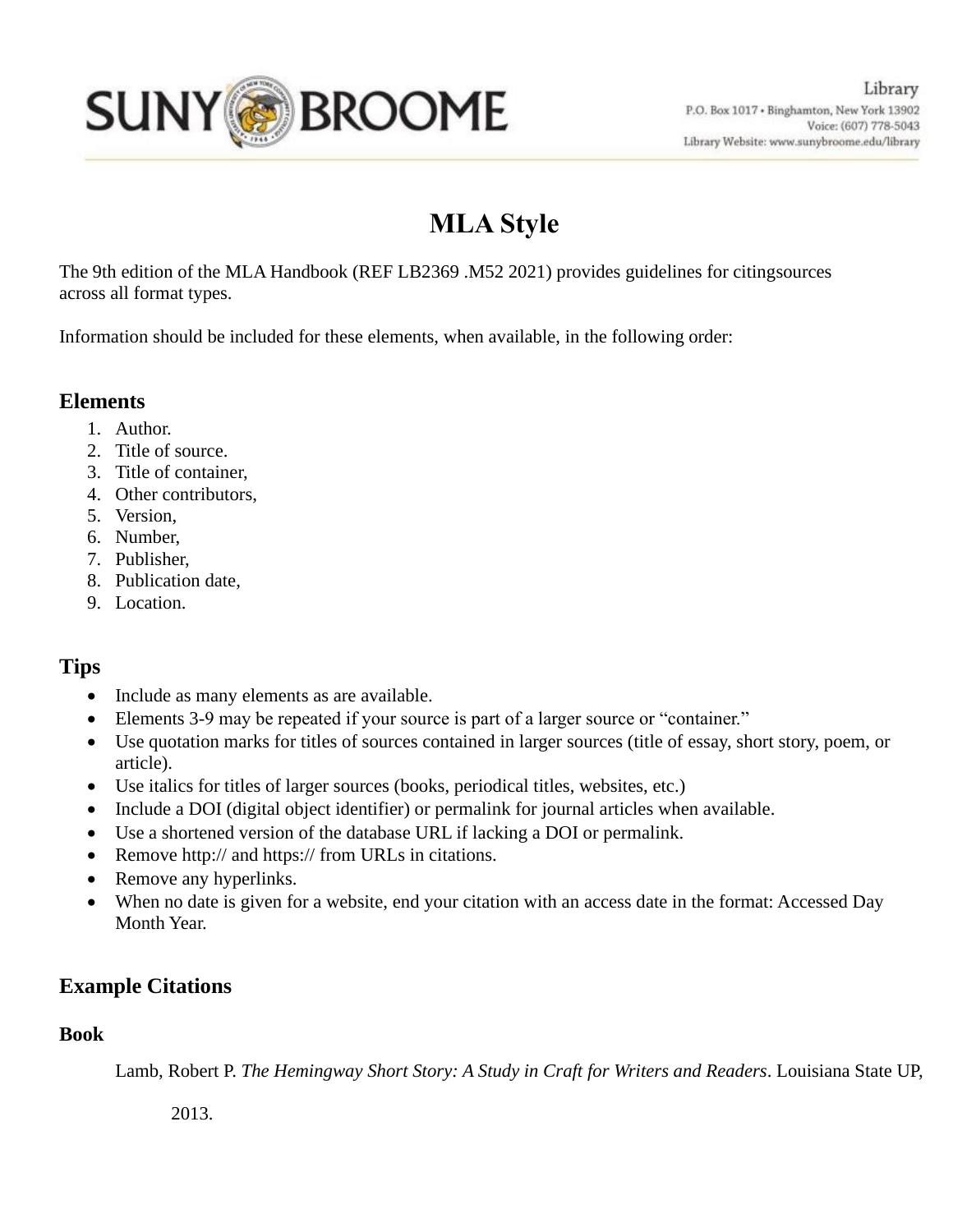## **Book with two authors**

Roskies, David G., and Naomi Diamant. *Holocaust Literature: A History and Guide*.

Brandeis UP, 2012.

## **Book with three or more authors**

Feltus, William J., et al. *Inside Campaigns: Elections through the Eyes of Political*

*Professionals.* SAGE, 2017.

#### **Book with a corporate author that is also the publisher**

*MLA Handbook.* 8th ed., Modern Language Association of America, 2016.

## **Essay from an Anthology**

Carr, Nicholas. "Is Google Making Us Stupid?" *The Norton Reader: An Anthology of Nonfiction,* edited by

Melissa A. Goldthwaite et al., 14th ed., W. W. Norton, 2016, pp. 572-80.

#### **eBook**

Doerr, Anthony. *All the Light We Cannot See.* e-book ed., Scribner, 2014.

Lipking, Lawrence. *What Galileo Saw: Imagining the Scientific Revolution*. Cornell UP, 2014. *ProQuest* 

*Ebook Central,* ebookcentral.proquest.com/lib/sunybroome-ebooks/detail.action?docID=3138665.

Ruse, Michael. *Darwinism As Religion: What Literature Tells Us About Evolution*. Oxford UP,

2017. *EBSCOhost*, search.ebscohost.com/login.aspx?

direct=true&db=nlebk&AN=1348496&site=ehost-live.

## **Article from a Popular Magazine**

Christakis, Erika. "How the New Preschool Is Crushing Kids." *The Atlantic*, Jan.-Feb. 2016,

pp. 17-20.

## **Article from a Popular Magazine from a Library Database (Permalink available)**

Le Page, Michael. "Low Oil Prices Are Bad for Climate Change." *New Scientist*, 16 Jan. 2016, p. 10.

*Academic Search Complete,* search.ebscohost.com/login.aspx?

direct=true&db=a9h&AN=112316850&site=ehost-live.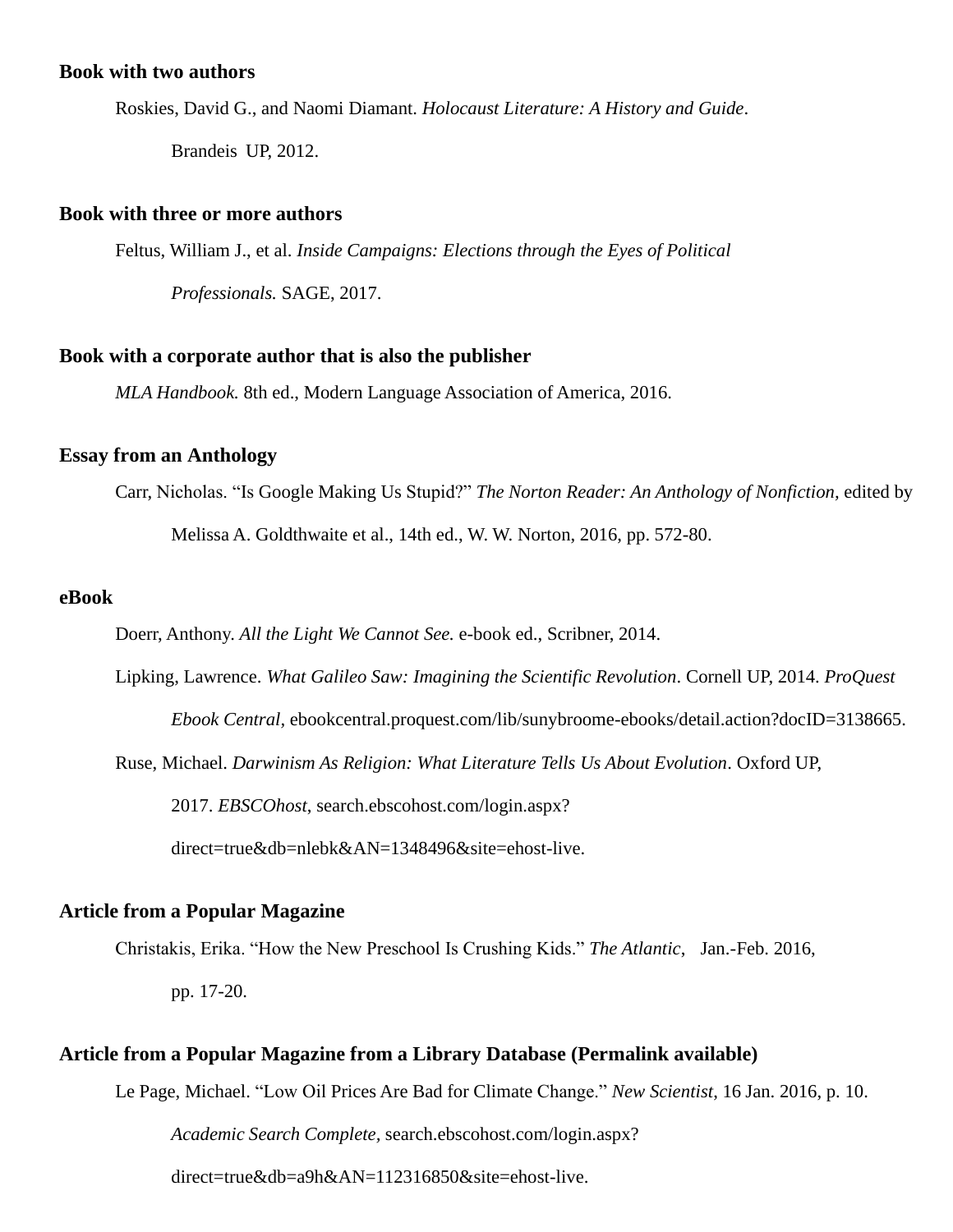## **Article from a Scholarly Journal from a Library Database (DOI available)**

Cristia, Alejandrina, and Amanda Seidl. "Parental Reports on Touch Screen Use in Early

Childhood." PLOS ONE, vol. 10, no. 6, June 2015, pp. 1-20. *Academic Search*

*Complete*, https://doi.org/10.1371/journal.pone.0128338.

## **Article from a Scholarly Journal from a Library Database (Permalink available)**

Price, Amy. "Autism and iPads." *Teacher Librarian,* vol. 41, no. 3, Feb. 2014, pp. 40-41. *Academic Search*

*Complete,* search.ebscohost.com/login.aspx?direct=true&db=a9h&AN=94736167&site=ehost-live.

#### **Newspaper article**

Rutenberg, Jim. "Journalism's Next Challenge: Overcoming the Threat of Fake News." *The New*

*York Times,* late ed., 7 Nov. 2016, pp. B1+.

#### **Newspaper Editorial from a Library Database (Permalink available)**

"Will Congress Toughen Gun Laws?" *The New York Times*, late ed., 9 Nov. 2018, p. A30.

Editorial. *ProQuest,* search.proquest.com/docview/2131070602?accountid=9753.

## **Web Page**

Brigham, Robert K. "Battlefield Vietnam: A Brief History." *PBS,* [www.pbs.org/](http://www.pbs.org/) battlefieldvietnam/history/. Accessed 18 Oct. 2016.

"New Data on Autism: Five Important Facts to Know." *Centers for Disease Control and Prevention,* 31 Mar. 2016, [www.cdc.gov/features/new-autism-data/index.html.](http://www.cdc.gov/features/new-autism-data/index.html)

## **Video**

- Angelou, Maya. "Listen: Dr. Maya Angelou Recites Her Poem 'Phenomenal Woman.'" *YouTube,* 12 May 2013, [www.youtube.com/watch?v=VeFfhH83\\_RE&feature=youtu.be.](http://www.youtube.com/watch?v=VeFfhH83_RE&%3Bfeature=youtu.be)
- *Food, Inc.* Directed and produced by Robert Kenner, Magnolia Home Entertainment, 2009.
- *Miss Representation.* Written and directed by Jennifer Siebel Newsom, *Kanopy,* 2011,

sunybroome.kanopystreaming.com/video/miss-representation-0.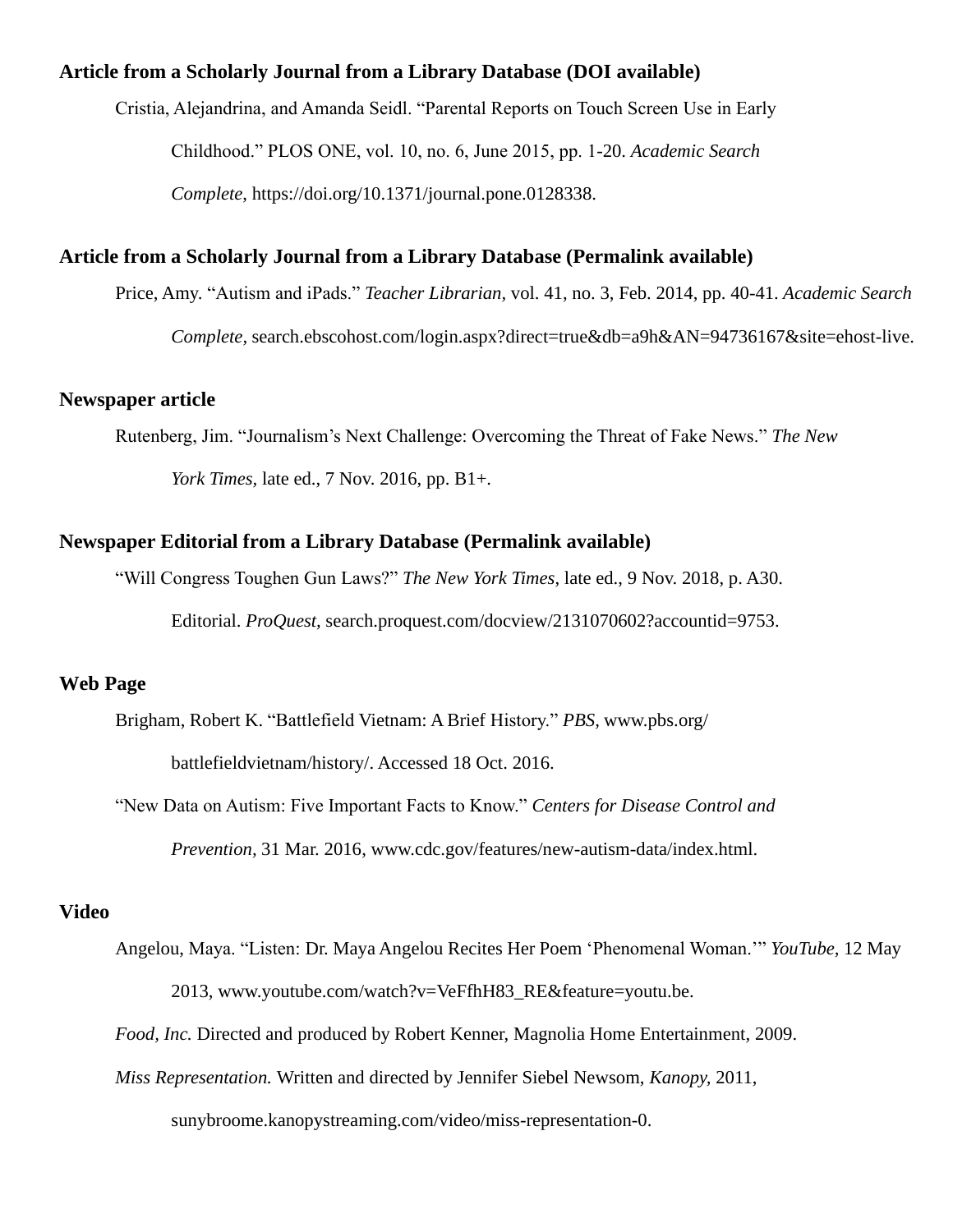# **In-Text Citations**

A writer must document all information and ideas taken from others, whether quoting that sourceor putting it in your own words. To do this, you can use in-text citations which point your reader to the exact source on your Works Cited list, as well as the location within that source. For the following example, this usually means citing the author and page (Tan 40). Example

Tan, Amy. "Mother Tongue." *Dreams and Inward Journeys: A Rhetoric and Reader for Writers,* Edited by

Marjorie Ford and Jon Ford, 7th ed., Pearson, 2010, pp. 34-44.

If the **author's name is included in a signal phrase**, you only need to cite the page number in parentheses: Tan describes her mother's English as "broken" or "fractured" (40).

For **long quotations** (more than four typed lines), indent half an inch from the left margin, double space the lines, do not use quotation marks, and cite as above, placing the parenthesesafter the final punctuation.

Children of immigrants can have mixed feelings about their parents' difficulties with the English language: Lately, I have been giving more thought to the kind of English my mother speaks. Like others, I have described it to people as "broken" or "fractured" English. But I wince whenI say that. It has always bothered me that I can think of no way to describe it other than "broken," as if it were damaged and needed to be fixed, as if it lacked a certain wholenessand soundness. (Tan 40)

## **More Examples**

For works with **two authors**, include both names (Cristia and Seidl 13-14).

For works with **more than two authors**, cite the first author et al. (Feltus et al. 5).

For a source with **no author**, give a shortened version of the title ("Will" A30).

For a source with **no pagination**, cite the author(s) or shortened title ("New Data").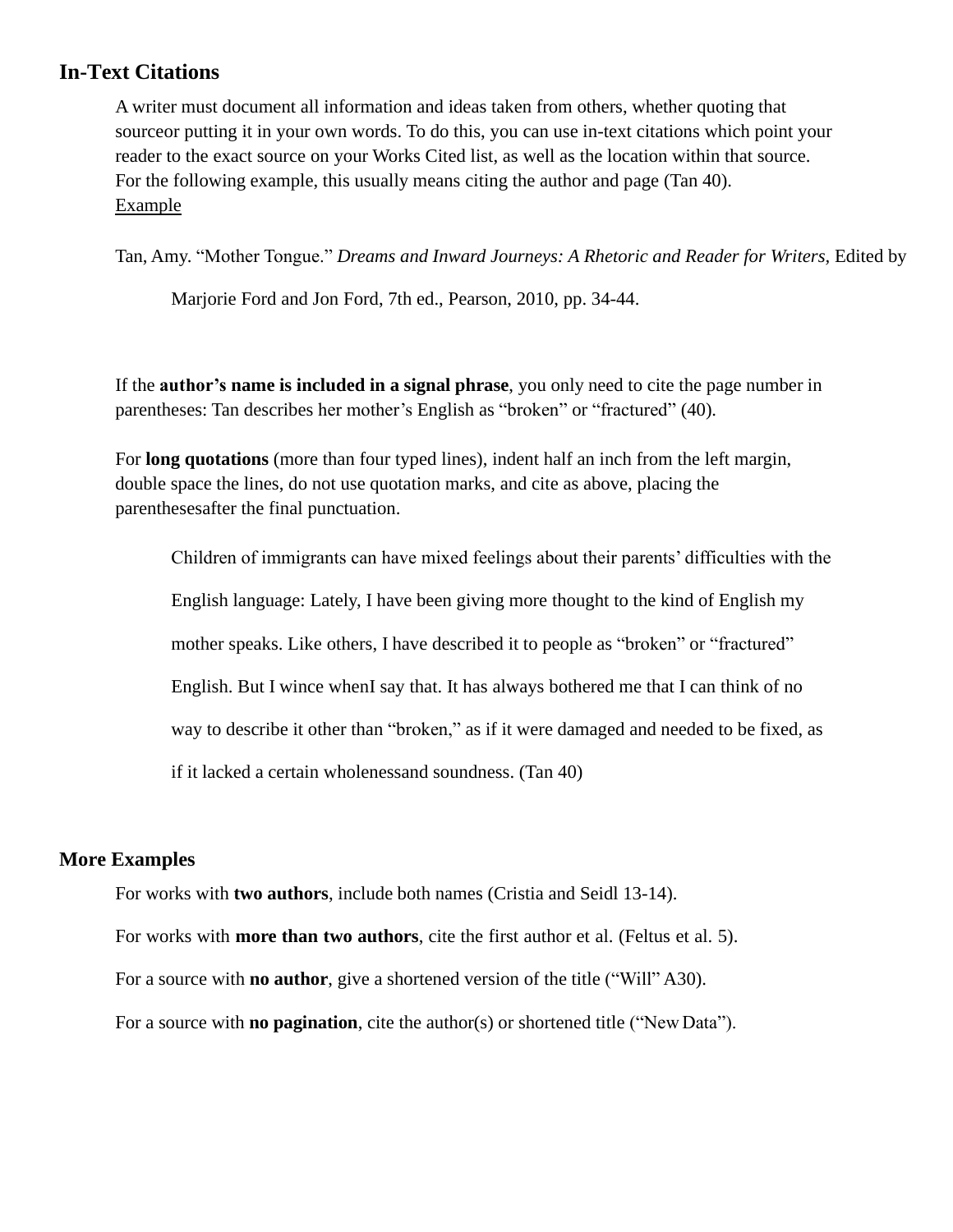# **Links to Other Resources**

MLA Style [Center](https://style.mla.org/)

- Quick guide to [creating](https://style.mla.org/works-cited-a-quick-guide/) your Works Cited page
- Practice [Template](https://style.mla.org/files/2016/04/practice-template.pdf)
- [Formatting your](https://style.mla.org/formatting-papers/) paper includes first page and headers
- [Sample](https://style.mla.org/sample-papers/) papers
- **[Avoiding plagiarism](https://style.mla.org/plagiarism-and-academic-dishonesty/)**

[Purdue](https://owl.english.purdue.edu/owl/resource/747/01/) OWL

**[EasyBib](http://content.easybib.com/guides/citation-guides/mla-8/)** 

SUNY [Broome](https://mycollege.sunybroome.edu/web/www/writing-center1) Writing Center

# **Works Cited**

See the next page for an example.

K. Pitcher 12/19/2016; rev. 2/27/2020 L. Harkness 09/10/2021